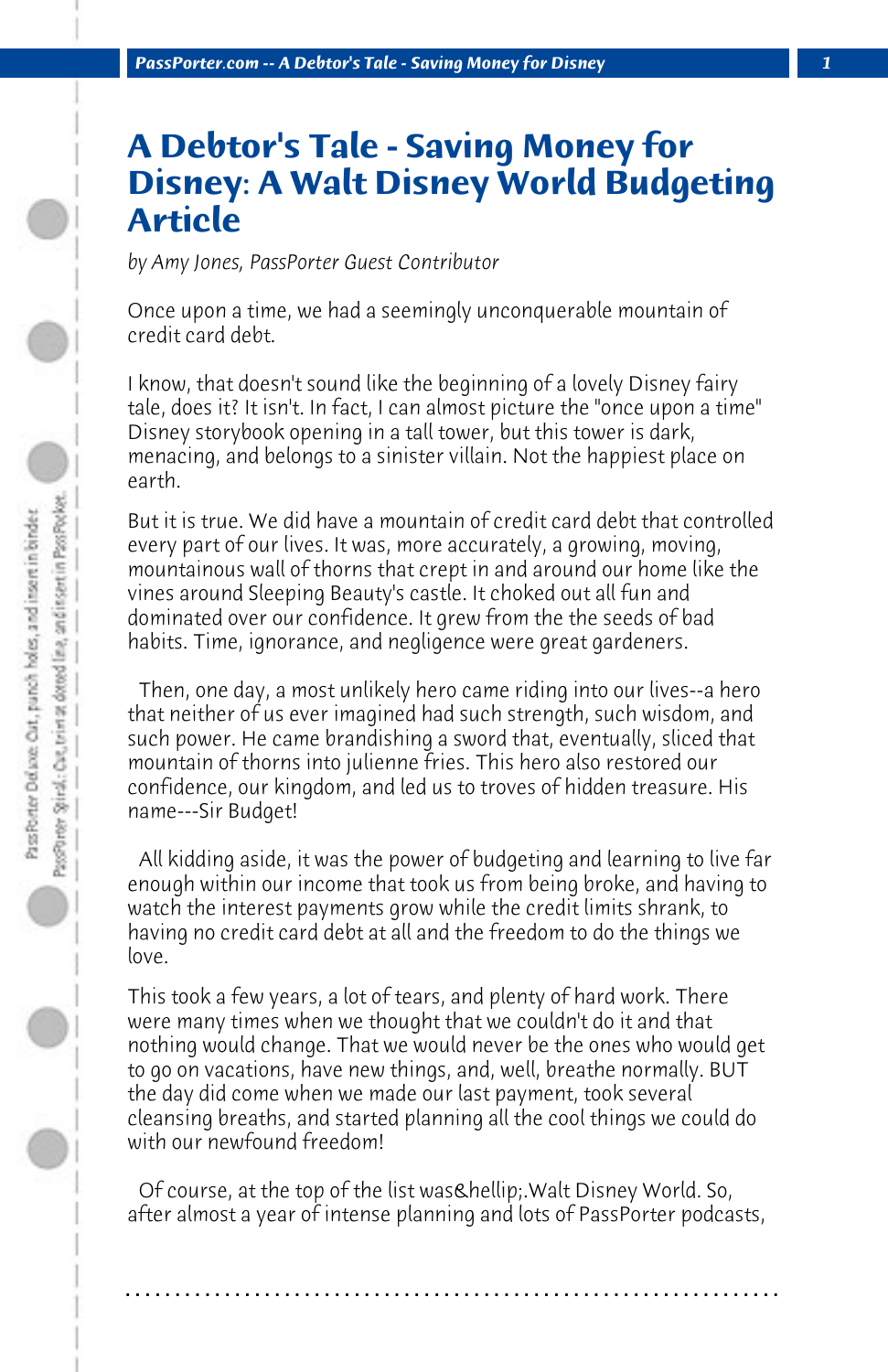we finally went on our dream vacation in November of 2015!

 I won't go into every detail, and there were highs and lows with a family of four, but it was truly magical. All the cast members who saw our first time visitor buttons went out of their way to sprinkle pixie dust (sometimes literally), or at least greet us and ask how we were enjoying our trip. Just two examples are: an early-morning electric car ride straight to the castle; and two free fastpasses so that we could ride both Soarin' and Test Track the same day!

 But the best part of the entire vacation was the ability to say YES. Yes to a Mickey bar or a box of popcorn. Yes to dessert after dinner. Yes to a balloon on Main Street. Yes to a nice souvenir for each child and a few t-shirts for myself!

 There was a time when I had thought that the only way to stay at Walt Disney World was to go on the most bare-bones trip I could come up with. I don't even mean staying at Value Resorts or off property. I thought those choices were too good for us. I think I had a mental image of us going to the campground with a tiny tent and eating grass and twigs, hoping that someone would be merciful to us and let us into at least one of the parks.

 Don't get me wrong--I'm not saying ANYTHING against vacationing on a shoestring budget. If that works for you, then you should absolutely do it.

 But, as for us, we found that if we took plenty of time to plan, paid for things as the year went on, and didn't stray from the budget, we didn't have to take the cheapest choices by default. For instance, we paid for our room in the spring, our park tickets in the summer (plus big pre-paid meals like Hoop de Doo Review and Cinderella's Royal Table), and spent the rest of the time saving up for things like travel and spending money. Then, when we got to Walt Disney World, we knew exactly what we had, and found that we had quite a bit left over at the end!

 Which leads us to the magical end of the fairy tale--a surprise ending that neither of us saw coming.

 We were enjoying some end-of-vacation time at Disney Springs. We'd had lunch and the kids (and dad) were playing at the LEGO store when I decided to take a quick trip to the bathroom. Well, between the LEGO store and the bathroom was an intriguing Disney Vacation Club (DVC) kiosk with super friendly people & hellip;

**. . . . . . . . . . . . . . . . . . . . . . . . . . . . . . . . . . . . . . . . . . . . . . . . . . . . . . . . . . . . . . . . . .**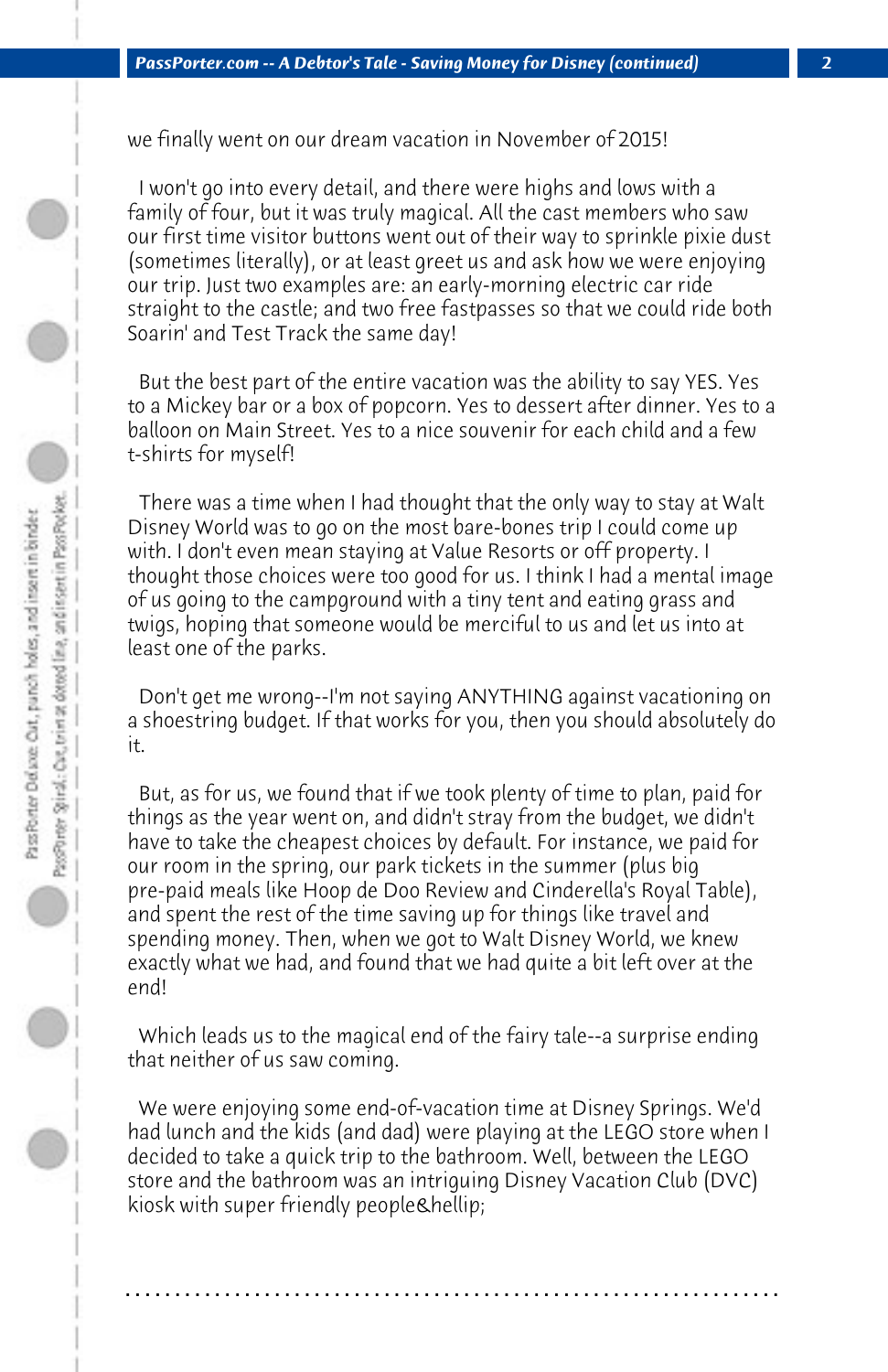We did the tour while they put our kids in the clubhouse (which they are already asking to go back to!). Our guide was wonderful, and there was absolutely NO pressure whatsoever (and we've heard time-share spiels before; believe me, the pressure is there at other places).

 For us, the Disney Vacation Club just made sense. I had been researching DVC for some time and was familiar with how the point system worked; in fact, our stay this vacation was on rented DVC points.

 We also knew that we were in love with Disney and definitely wanted to come back again and again. We were already planning two more vacations for 2017, and I already had in mind how much I wanted to budget for those accommodations. So, when our guide asked us how many points we wanted to buy, I simply looked at how much I had budgeted for accommodations over the next year and a half and did the math.

 On a side note, I should tell you that we didn't pay the full amount up front. And, after having just come out of debt, I wasn't too eager to go into more. But my husband and the guide explained to me the difference in real estate and credit card debt: ownership of an actual asset!

 The really cool thing is that, when she ran our credit, our score (after having had our "mountain" paid off for almost a year) was so good that we both qualified for premium financing and got the lowest rate possible! And we had done so well on our spending on this trip, that we had plenty of cash on hand for the down payment.

 So, now we are full-fledged DVC members. We can stay at some of Disney's nicest resorts and come out winners in the bargain. In fact, to stay at a value resort or a campground (again, not dissing those) wouldn't make financial sense. And with the deep discounts on annual passes that we get with becoming DVC members, we can actually manage a third trip over the next year for practically free (except for food and travel)!

 The most important lesson we've learned from this story is this: we can. Thanks to our valiant knight, Sir Budget, we are no longer damsels in distress, held captive and at the mercy of bad finances. With Sir Budget by our side, we can be the heroes of our own story, not the victims that need to be rescued. And you can too!

*About The Author: Amy Jones lives in Kentucky with her husband and two daughters (one princess and one pirate empress), and has been a Disney fan*

**. . . . . . . . . . . . . . . . . . . . . . . . . . . . . . . . . . . . . . . . . . . . . . . . . . . . . . . . . . . . . . . . . .**